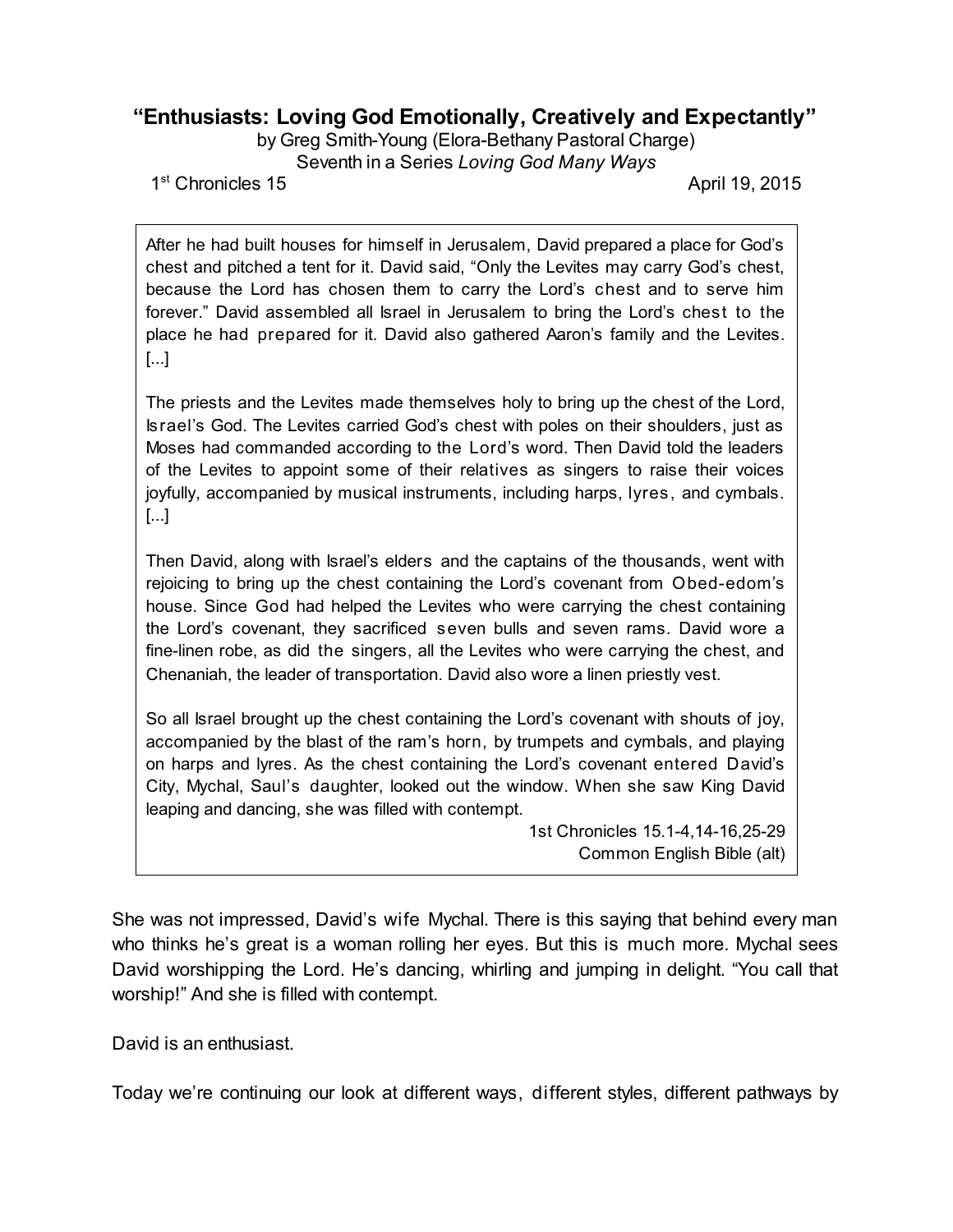which we love God. I've listed them in your Sunday News.<sup>1</sup> (At the back of the sanctuary is a short questionnaire that can help you clarify your pathways.) The idea is, shaped by our personality and experience, we each show our love to God differently. That's good! You might travel pathways that I don't. I might not get yours at all. Still, I am blessed and our community is richer because of your particular way of loving God.

Today, our focus is the sixth pathway, **enthusiasts.** Enthusiasts love God with emotion, creatively, and expectation. This is perhaps the most controversial pathway, as we see with Mychal, glaring at David.

II

Enthusiasts "love God with gusto."<sup>2</sup> They worship with feeling. They let go and express themselves. Energy, energy, energy. Enthusiasts thrive on experiencing God.

Enthusiasts pour out emotion. Feeling sad? Then shed your tears. Feeling happy? Let out a "Hallelujah!!" . . . with extra exclamation marks!

## Amen?

When David processes the Ark of Gods' Covenant into the city, he doesn't trudge along in solemn dignity. He twirls and whirls, leaps and laughs. Don't be surprised. Just read his psalms. He travels through the gamut of emotions, and always with passion.

Is this dangerous? Of course! All the pathways have dangers. Enthusiasts might seek experience after experience for its own sake. The spiritual high can become more important than the relationship with God. It's like going to a fine dinner with someone, and enjoying the food more than the date. The food is great, but it's not what it's about. There

<sup>1</sup> Gary Thomas, Sacred Pathways: Discover Your Soul's Path to God revised edition (Grand Rapids: Zondervan, 2010). Here are his short definitions of each.

**Caregivers** love God by caring for others. **Traditionalists** love God with our ancestors. **Activists** love God by confronting injustice. **Contemplatives** love God through adoration. **Ascetics** love God in solitude and simplicity. **Enthusiasts** love God by engaging mystery and celebration. **Intellectuals** love God with their minds. **Naturalists** love God outdoors. **Sensates** love God by engaging their senses.

I've changed the order Thomas presents them, to fit my planned order for this series. I've also modified some of the descriptions.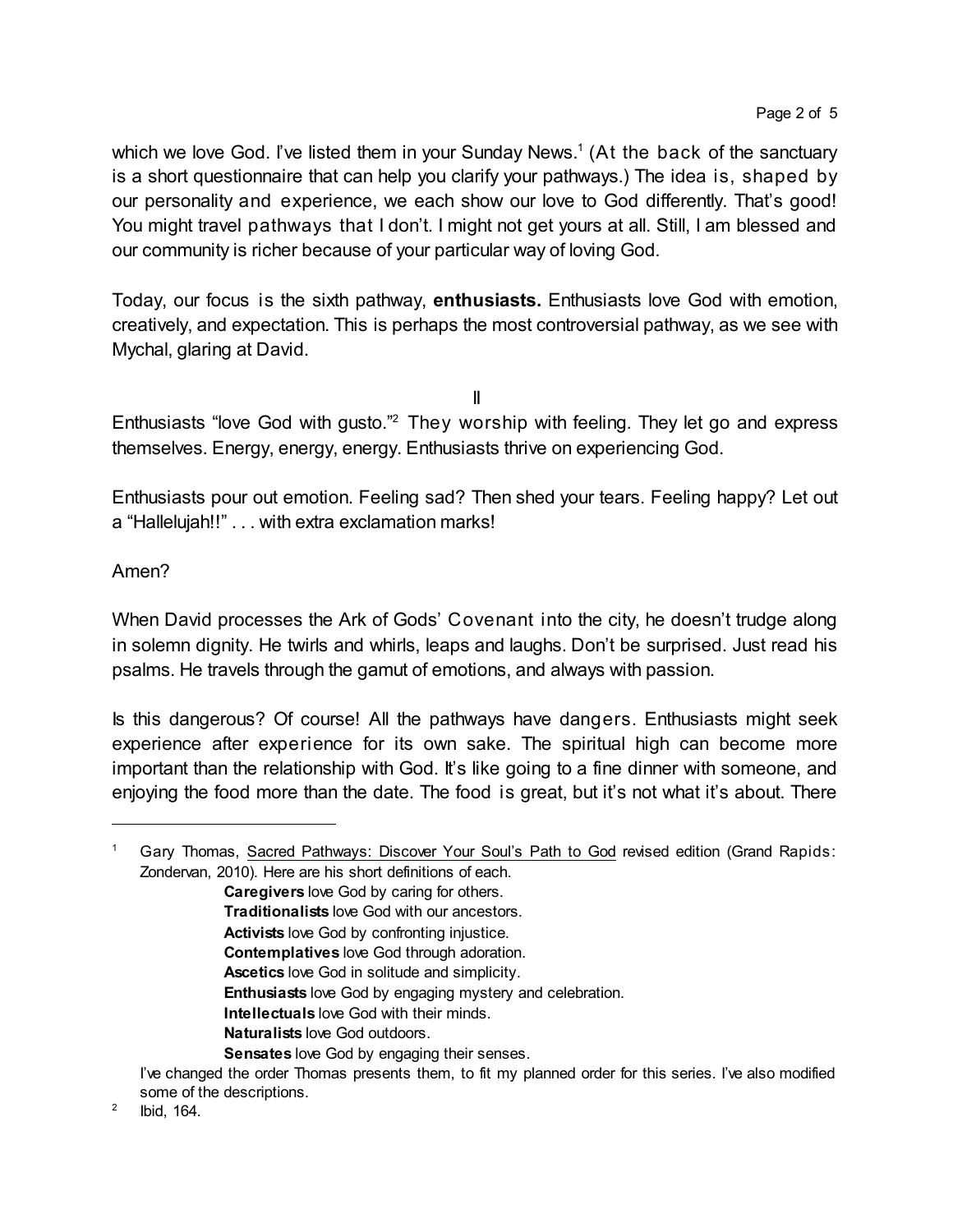is the danger of measuring how good worship is solely by how it makes me feel. Feelings are important, but there is so much more that matters.

Enthusiasts love worship that is free-flowing and dynamic. They throw their whole bodies into it. They wave their hands and dance. For them, it is vital, alive. To others it can be too much. Remember Mychal's reaction when David danced to the Lord.

Here lies an important lesson about worshipping in community together. How can we value another's spiritual expression when it is not like ours? Enthusiasts and non-Enthusiasts can have a hard time worshipping together. I think that's a real shame, because we miss the chance to be blessed by one another. Maybe us non-Enthusiasts can use a bit of kickingup sometimes.

III

Now, you might be thinking, "I'm not an Enthusiast!" Yet there are other ways. One aspect of Enthusiasts is they love God with their creativity: painting, poetry, dance, music.

I heard a fellow talk about being a guest preacher for a few Sundays at a church. Their practice was that, as the sermon started, an artist would come to an easel set up beside the pulpit. After listening for a bit, the artist would begin to paint, letting her brush express what she was experiencing in the words. Some of us would find that distracting. Enthusiasts might experience it as a way to enter more deeply into the Scripture through the sermon. (The guy who was telling this story told of one week when the artist just stood there, and did nothing. By now he was used to the painting, so it threw him off. Finally, he asked if something was wrong. She replied, "You haven't said anything inspiring yet." Ouch!)

It's a risk. Art of any sort is risky. Gardening is an art, and you never know how it will turn out. Enthusiasts don't mind that. They relish spontaneity, because amazing things happen when we release our control and open ourselves to God.

 $N$ 

God does things. Enthusiasts expect God to show up. And because God is on the move, we never know what to expect. God is alive, and we cannot program God into a neat order of service. God is the Actor who refuses to follow the lines we script. Thank God! Amen?

I've spent time in Enthusiast-oriented congregations. Even when they don't have a written service plan, and would laugh at the idea of having such a thing, you do notice that, from week to week, things tend to happen in certain ways, in a particular order. We are naturally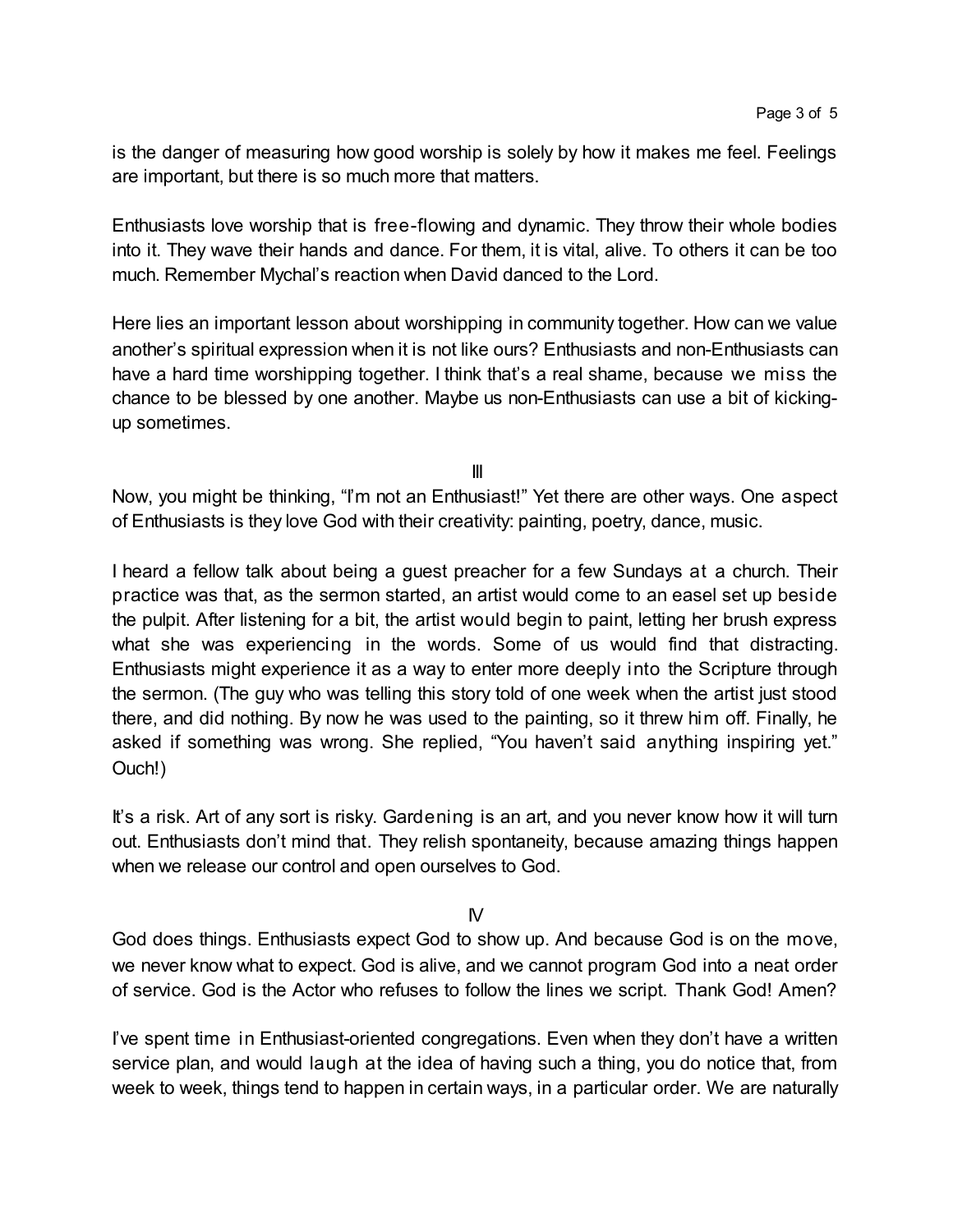creatures of patterns, habits and rituals. I think that's good. What's different is that, when there is a break in the pattern, some of us freeze up, while an Enthusiast will say, "What's going to happen now?"

The Enthusiast pathway reminds us—because we need reminding—that we cannot put limits on God. At least, no limits that God will pay attention to. God is God, and we are not! Enthusiasts tend to be fine with talking of healing and other miracles. God turns lives around. God changes hearts. They expect it, and they've experienced it.

Gary Thomas, who is not an Enthusiast, writes this:

*"A friend of mine was weeping at the altar at the conference she had attended, knowing that God was calling her to release her fears for her children and hand [those fears] over to him. As she knelt there praying, an anxious pastor, who had absolutely no earthly way of knowing what was going on, walked up and said, 'I'm really nervous about saying this, but I believe God wants you to hear this Scripture.'The pastorturned to the passage where Hannah gives up Samuel. My friend was overwhelmed, knowing that God had read her heart and was giving her direction."* 3

Enthusiasts know God is not silent. God speaks.

 $\mathsf{V}^4$ 

To finish, I want to show you something. It's for Easter, and it's from the Anglican Church of Canada. Now, when you think of the Enthusiast pathway, "Anglican" is probably not what comes to mind. But if there is one thing about this Enthusiast way of loving God, it is that there is no one right way. That would be far too confining.

How might God speak to you through this?

Please watch the video clip here. [www.youtube.com/watch?v=XYyhVAO\\_0WE](https://www.youtube.com/watch?v=XYyhVAO_0WE)

VI 5

We started hearing of when David brought the Ark of the Covenant into the Holy City, Jerusalem. Now, do you remember another time, much later, when something even more precious came into the same city?

<sup>3</sup> Ibid, 184.

<sup>4</sup> I used this video in the Elora congregation only (Bethany doesn't have projection capabilities).

<sup>5</sup> I used this ending in Bethany, instead of the video.